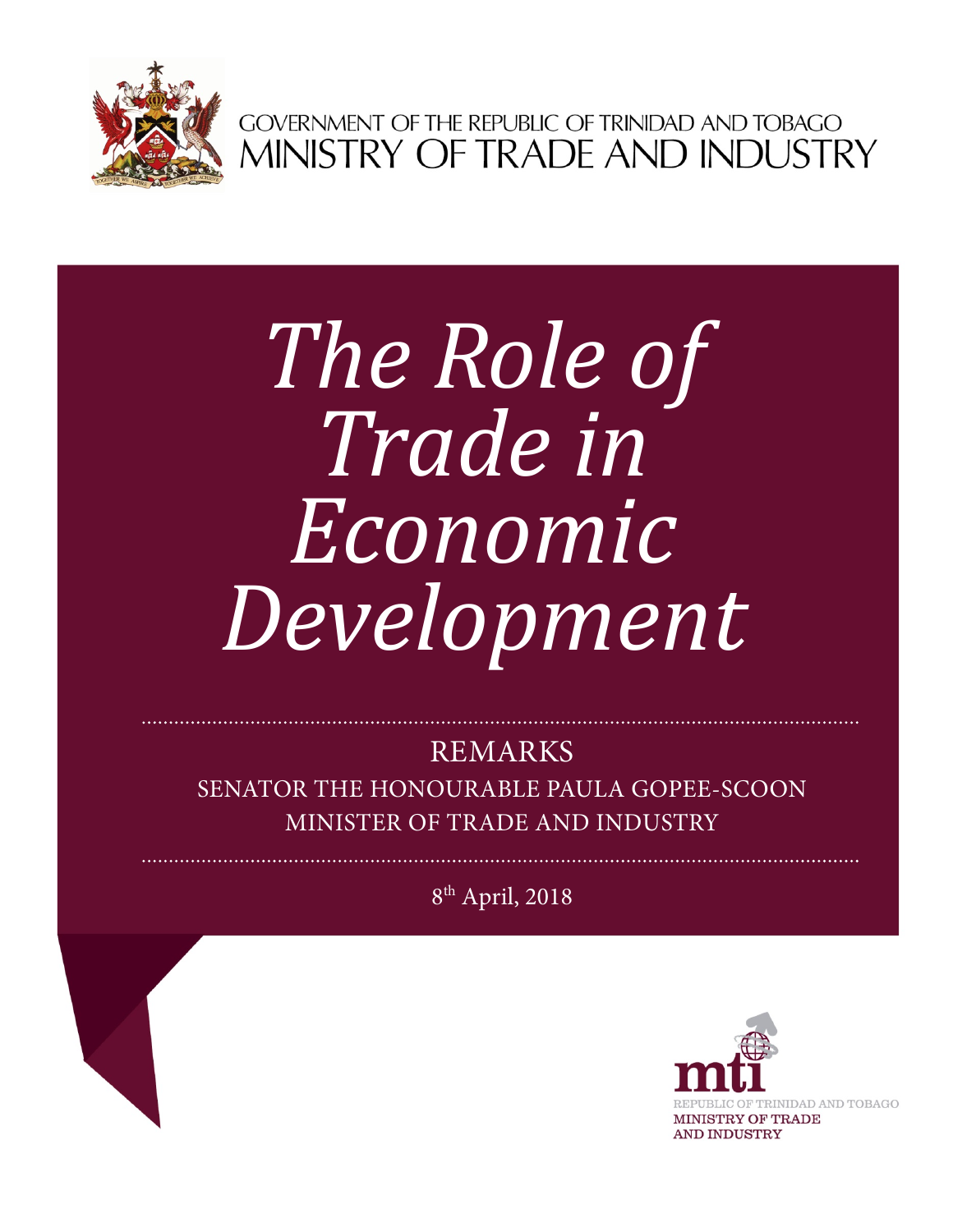## Good morning,

It is indeed a pleasure to be here at the 8th Annual Business Development Seminar of the University of the Southern Caribbean focused on "the Role of Entrepreneurship and Trade in Economic Development". The University of the Southern Caribbean must be commended for consistently hosting this annual seminar which creates an opportunity for the strategic engagement of academia, technocrats, students and other stakeholders with the intent of understanding and advancing the economic development of Trinidad and Tobago. As the Minister of Trade and Industry, it is inspiring for me to participate in this forum once more and to articulate the Government's perspective on the role of trade in economic development. Entrepreneurship and trade together form an important nexus and while several speakers before me examined the role of entrepreneurship, my contribution will focus on the role of trade in economic development.

Trinidad and Tobago's economy, like most others, is affected by global and regional events which are considered in the formulation of national economic development activities. As a government, our discussions must take into account the range of specific interventions at the regional and international levels which impact the country. Some of these considerations include e.g. the implications of Brexit (the UK's departure from the European Union), China-United States relations, tariff issues and policies on immigration, trade and investment. It should be noted that the Government continues to monitor events in the United States closely at this time to ensure our interests are not adversely affected.

Regionally, events in modern Cuba, neighboring energy rich Guyana and Latin America are also considered in the formulation of state policy. These circumstances generally inform and guide strategy including Vision 2030, the National Development Strategy of Trinidad and Tobago. Apart from shaping national strategy global occurrences present opportunities for development and also challenge decision makers to capitalize on trade and growth prospects in new and emerging markets.

While international trade can boost economic development, reduce poverty, broaden the productive base, generate foreign exchange and encourage competition; these benefits can only be actualized through a robust business sector. The Government understands its role of stimulating business activity and facilitating increased competitiveness to impact trade performance, and as such is taking the necessary action to remove any excessive barriers in order to expand business opportunities for local companies and also to increase our exports. The National Development Strategy clearly identifies desired outcomes aligned with trade and development including an enhanced environment for investment and trade, an improved business environment that fosters entrepreneurship and high value added competitive exports with the intent of building globally competitive businesses.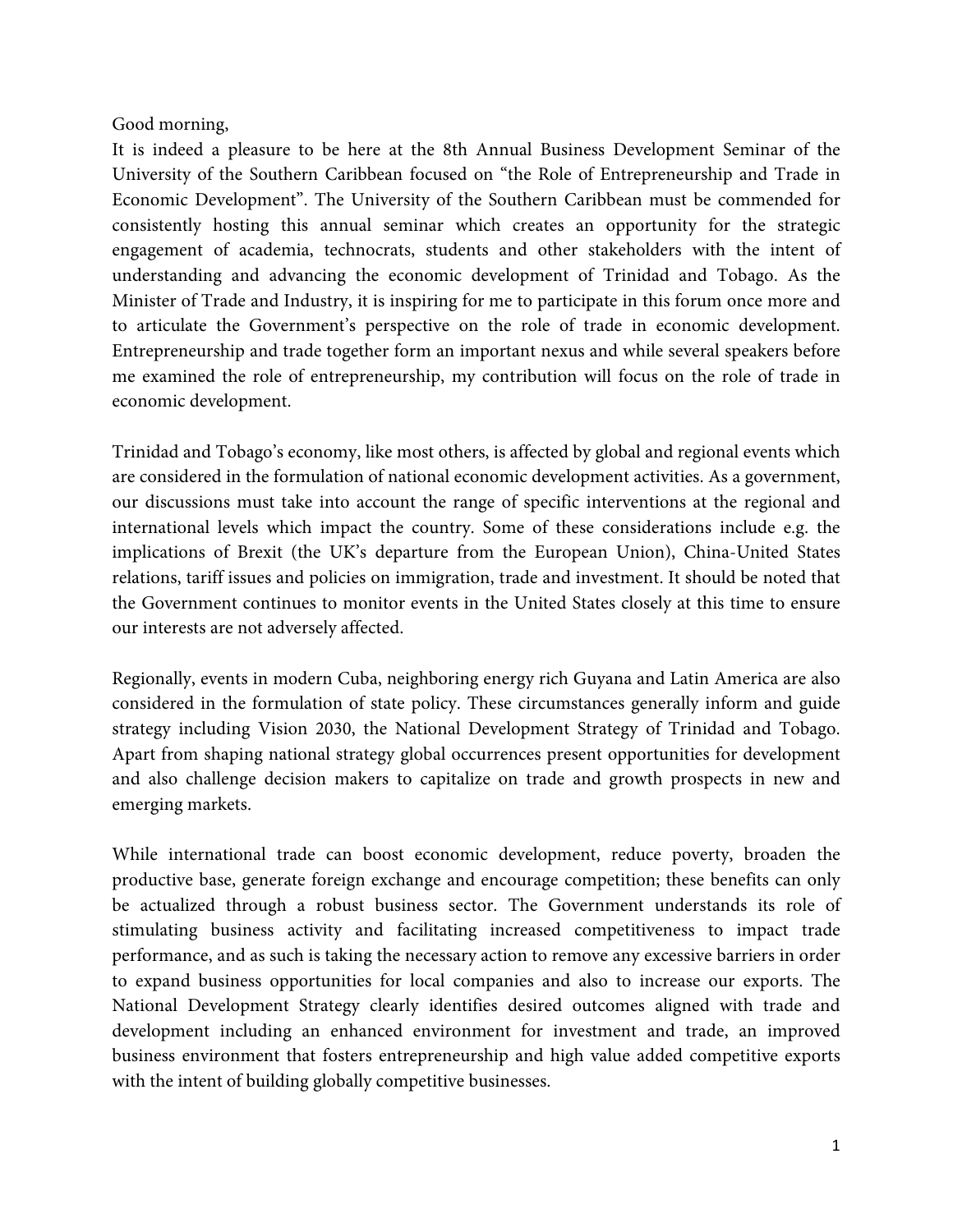The focus of the Government is to move with urgency in relation to the generation of greater business activity, open trade and access to new markets by local businesses. This outlook will further enable export diversification by improving the performance of economic sectors and result in the creation of employment opportunities, increased per capita incomes and improved livelihoods.

You will be aware that our economy is primarily industrial, focusing on the production of petroleum, natural gas and petrochemicals. Oil and gas account for about 40% of GDP, 80% of exports and 3.5% of employment. Non-energy exports account for roughly 20% of total exports and manufacturing accounts for around 9% of GDP and 8% of employment. While the services sector comprises only 12% of total exports and contributes approximately 56% of GDP. Diversification in this regard, is a major national agenda item concomitant with the impetus to expand the non-energy sectors. Permit me to share with you some of the specific measures being pursued by the Government of the Republic of Trinidad and Tobago at this time.

Through the Ministry of Trade and Industry, Government is currently developing strategies and policies to aid the development and growth of targeted sectors including manufacturing, commercial maritime and the creative industries as all these possess considerable export potential to markets in Chile, Panama, the European Union and the United States.

These activities, however, must be in compliance with the rules governing world trade set by the World Trade Organisation. In October 2017, Cabinet approved the National Implementation Plan for the WTO Agreement on Trade Facilitation, including specific commitments regarding future obligations and technical assistance and capacity building support. These implementation activities relate to legislative, procedural and regulatory reforms all geared towards the creation of a reliable, efficient and cost-effective trade environment. The projects will involve inter alia the development of mechanisms and procedures to facilitate the expedited release of goods, risk management, post clearance audits and establishment and publication of average release times.

Formulated trade facilitation and export strategies are intended to, in the long run, increase the value exports from the non-energy sectors such that these exports account for 40% of total export earnings by 2030; increase the number of new products exported to targeted markets and facilitate an increase in the export of services. The National Export Facilitation Organization better known as exporTT plays a frontline role in this regard leading in the implementation of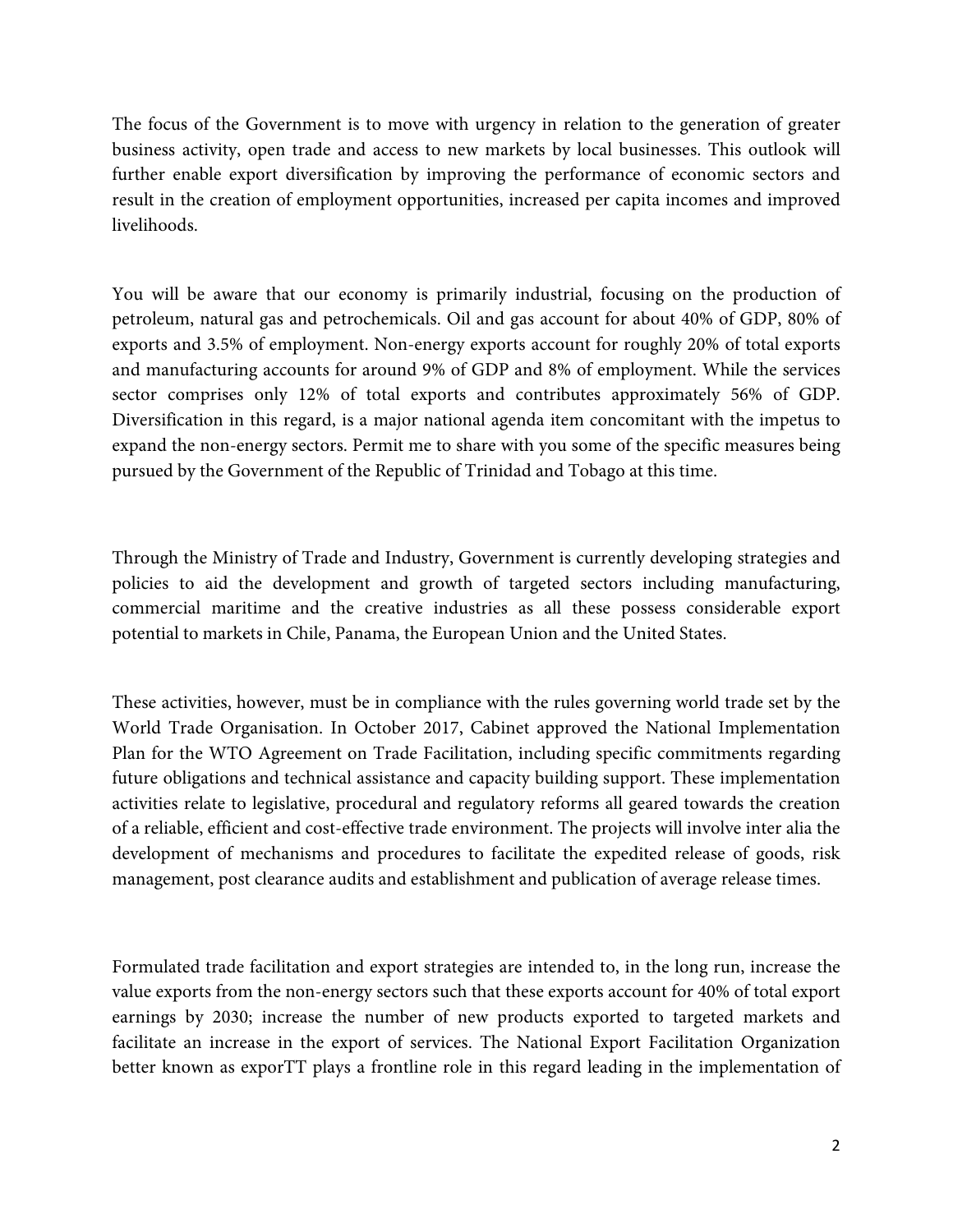activities to generate export growth and diversification in the goods and services sectors, increase international competitiveness and develop new exporters.

In this regard, the Ministry of Trade and Industry, in partnership with the private sector, has supported a number of trade missions to advance entry into markets for both goods and services. Territories visited to date include Cuba, Guyana, the Dominican Republic, Chile and more recently Panama and Costa Rica. There are also others missions scheduled to Columbia, Jamaica and Haiti. These are being executed with the long term vision of improving the value and performance of services and non-energy exports while positively impacting the business environment, competitiveness and the country's global performance rankings.

Recognising the importance of manufacturing as a primary driver of our nation's recovery and the provider of a variety of entrepreneurial opportunities, we are also developing and implementing policies and supporting strategies to guide the sector's development and facilitate the industry's needs. The Ministry of Trade and Industry is working on a Manufacturing Sector Policy which is intended to enhance the sector's human resource capacity; address administrative, capacity and institutional constraints; to promote research, development and innovation; to improve access to finance for SMEs in the sector; and also to strengthen strategic partnerships among public and private sector stakeholders.

Manufacturing and other targeted sectors are also stimulated through incentives and opportunities which support continued diversification of the economy. Implemented by the Ministry of Trade and Industry, is a new \$25 million Grant Fund Facility for small and medium sized businesses already established for businesses engaged in processing and manufacturing providing funding up to \$250,000 per business. This is complemented by a re-engineered Research and Development Facility administered by exporTT. The RDF as it is more commonly known provides funding for projects of up to a maximum of US\$1 million over three phases, from feasibility to product development to commercialization in keeping with the Government's efforts to attract high-value, technology-oriented investments. The facility supports innovation in both manufacturing and services and will span the phases of technical and commercial facilities, product and service development and actual commercialisation, ensuring in particular that the product or service can get out to the export market.

Support to this sector is further bolstered by initiatives at the EXIM Bank. The New Foreign Exchange Facility in collaboration with the Central Bank will capitalize EXIM Bank to the tune of US\$100 million for the benefit of eligible manufacturers and exporters to access raw materials and other essential inputs creating opportunities for resources through which the local private sector can ramp up production and enter new foreign markets. Other facilities for trade financing and discounting arrangements will also assist in this regard.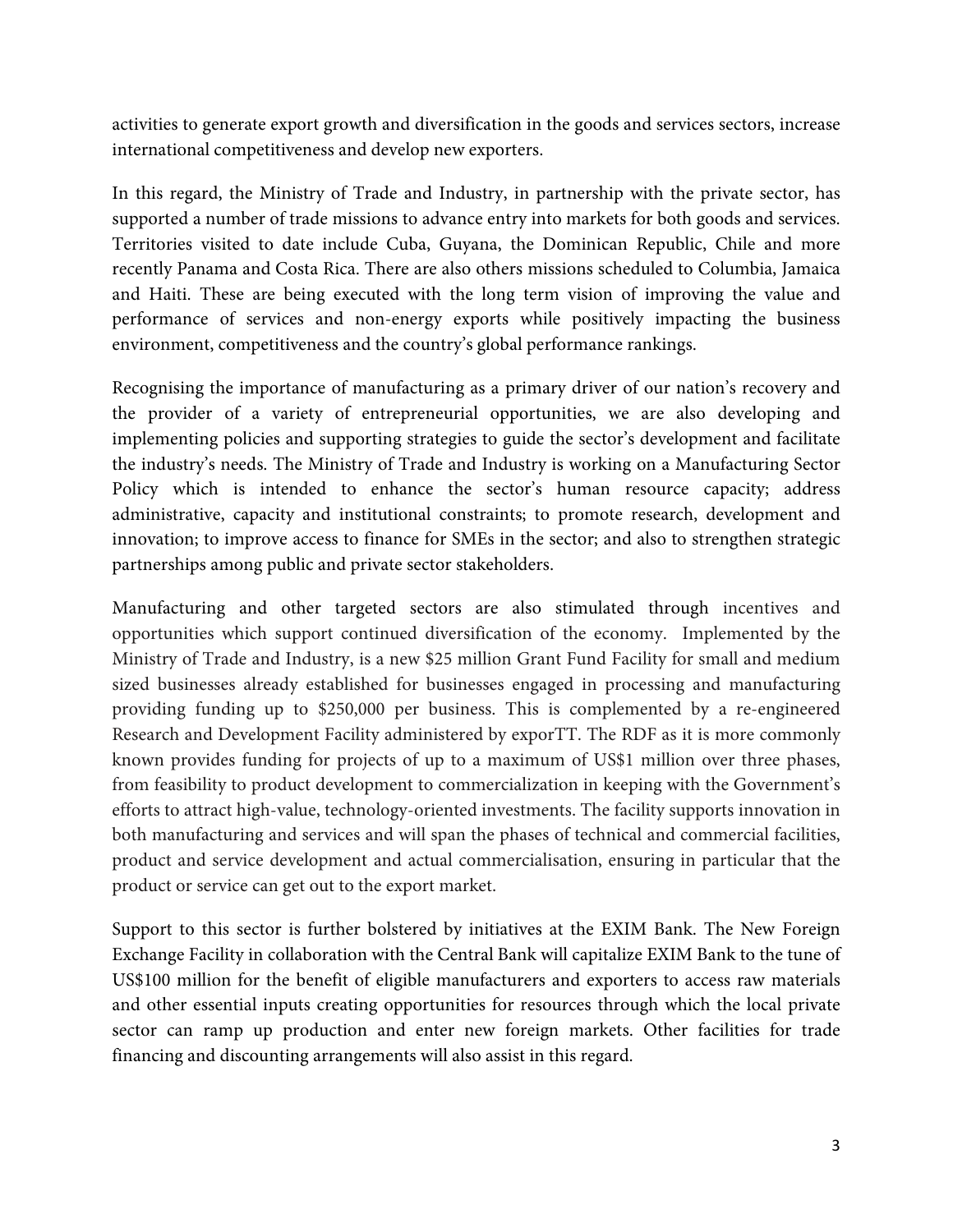Ladies and gentlemen, compared to manufacturing and agriculture, employment in services is also quite high, employing roughly 80% of the national labour force. Strengthening and formalizing the services sector is crucial because of its potential to create value-added and knowledge-based opportunities that are aligned with Trinidad and Tobago's strong human resource and skills development capacity.

While significant strides have been made with our free zone arrangements involving the establishment of back office operations and business process outsourcing activities there is room for further growth in the services arena all of which are exportable. The Government understands this and has committed to develop service areas demonstrating significant potential including Tourism, Health and Wellness, Energy, Creative Industries, Information and Communication Technology Services as well as Professional Services, Educational, Financial and Medical Tourism Services. Our dynamism in services is demonstrated for instance by CreativeTT's recently launched Live Music District Project which will provide up to 700 new performance opportunities across 30 venues in the city of Port of Spain over a four month period creating economic activity while also catalysing music-tourism in the capital.

Despite Trinidad and Tobago's economic success, e-commerce has not blossomed as expected. E-commerce, is a vital platform of economic growth which can serve to enhance the competitiveness and efficiency of firms and create new economic opportunities in trade. Increased usage of the internet provides avenues for economic diversification, promotes entrepreneurship; encourages cost savings, increased efficiency and also assists MSMEs in offering niche products and services to the local and global markets. The National E-Commerce Strategy 2017-2021 recently approved by the Cabinet and being implemented by the Ministry of Trade and Industry will create an environment that supports and promotes E-commerce for local businesses to serve domestic and international consumer markets. A Committee has been appointed and has commenced work on the strategy's implementation.

Complementary policies and strategies address one part of the problem. The need for proper institutional reforms to provide the foundation for the proper usage of these policies is another issue. Without access to finance and foreign exchange, a facilitative business environment or affordable interest rates, local businesses still cannot grow to the point where they can take advantage of trading opportunities. This kind of thinking has led us to focus on the business environment, banks and the ease of doing business. In this regard I cite just one example, we have been pursuing the development of the Single Electronic Window (SEW) called TTBizLink. This public sector success story is a secure, user-friendly, IT-based trade facilitation tool, which already provides real time approvals for over forty-seven (47) different e-government, business and trade related services significantly reducing transaction times.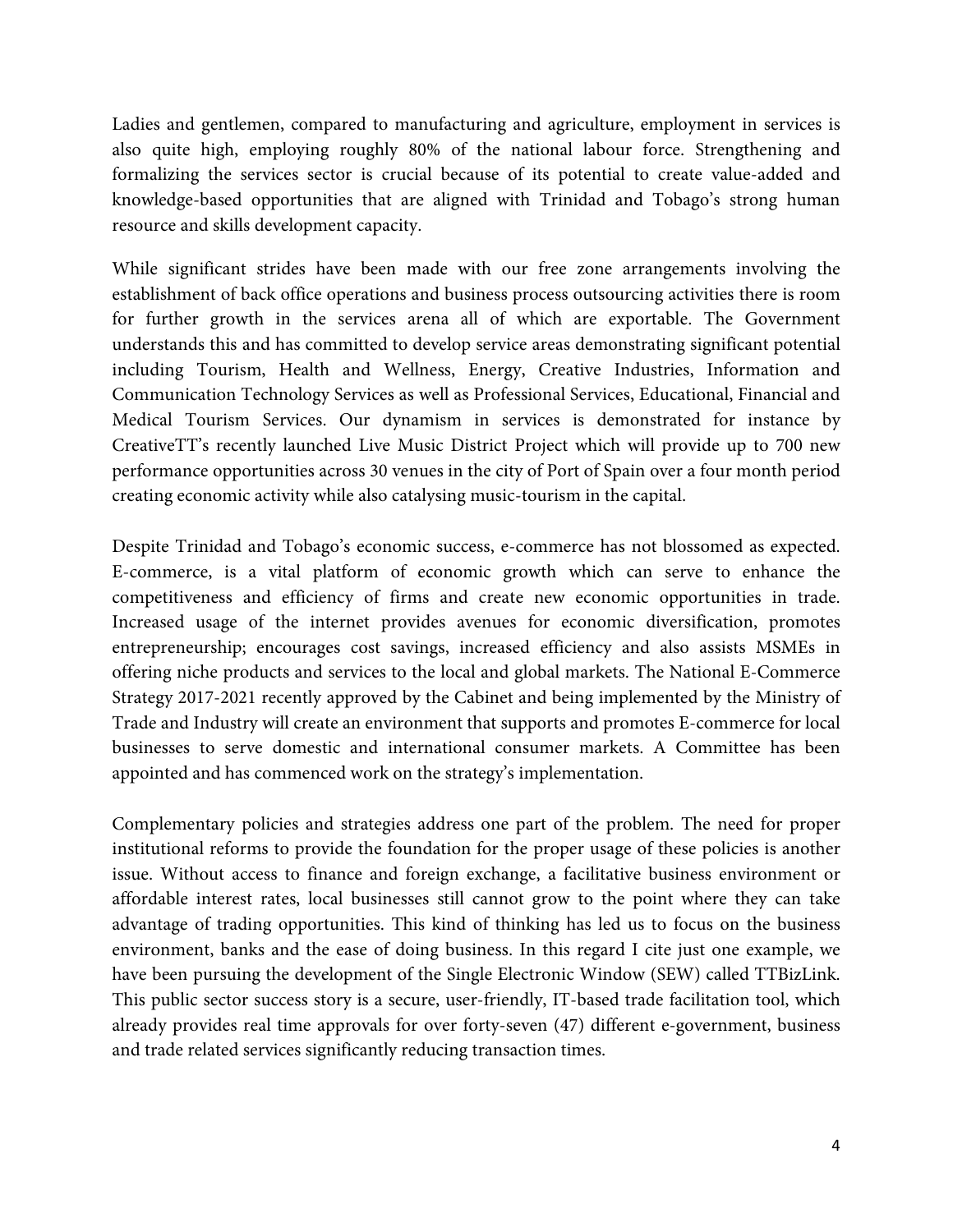The National Aid for Trade (AfT) Strategy 2016 – 2019 which matches donor funding with the country's needs with the intent of building trade capacity and infrastructure is very important at a time when the country's resources require prudent management. The strategy provides the Government with a structured programme of trade related project interventions. This is supported by donors and a framework for mobilizing resources to address national trade priorities while providing our exporters with greater access to resources to address critical constraints that hinder their capacity to trade.

The Metrology Act and the upcoming commissioning of the Trinidad and Tobago Bureau of Standards' Mass Comparator Facility for instance will add value to the country's infrastructure by improving the quantification processes necessary for the conduct of transactions. This will further facilitate the ease of doing business and assist in meeting the changing needs of businesses by providing assurance to both consumers and producers. Both mechanisms will also provide the quality reference point and the universal language for exchange of goods and services as Trinidad and Tobago continues to expand its stock of measurement infrastructure to match the growing demands on industry.

The Cabinet approved National Quality Policy when approved by Cabinet will support the establishment of an enabling quality infrastructure for businesses and local enterprises in reaping the benefits of global trading opportunities while also impacting our competitiveness. Recent efforts to further mobilise resources at the Fair Trading Commission (FTC) including the appointment of the FTC's Commissioners only last week also signal the continued inclusion of businesses in activities intended to expand trade and add value to the local business environment.

In creating an enabling business environment several trade facilitation agreements also support expansion. Additionally, a variety of supplemental initiatives at the Ministry of Trade and Industry provide incentives and opportunities which support as said before continued diversification of the economy with sustainable activities. Entrepreneurs are encouraged to exploit these options to help grow business and trade.

As the world shifts, influential international trade partners recalibrate relations and adjustments in production occur, the country must continue to adjust its response to the dynamic global trading environment cognizant of the benefits to be accrued from exploitation of international trading opportunities. This requires input from all fronts and a concerted effort to recalibrate our businesses and our trading relationships. While the Government must lead, committed collaboration by all is critical to the transformation of Trinidad and Tobago's trading environment.